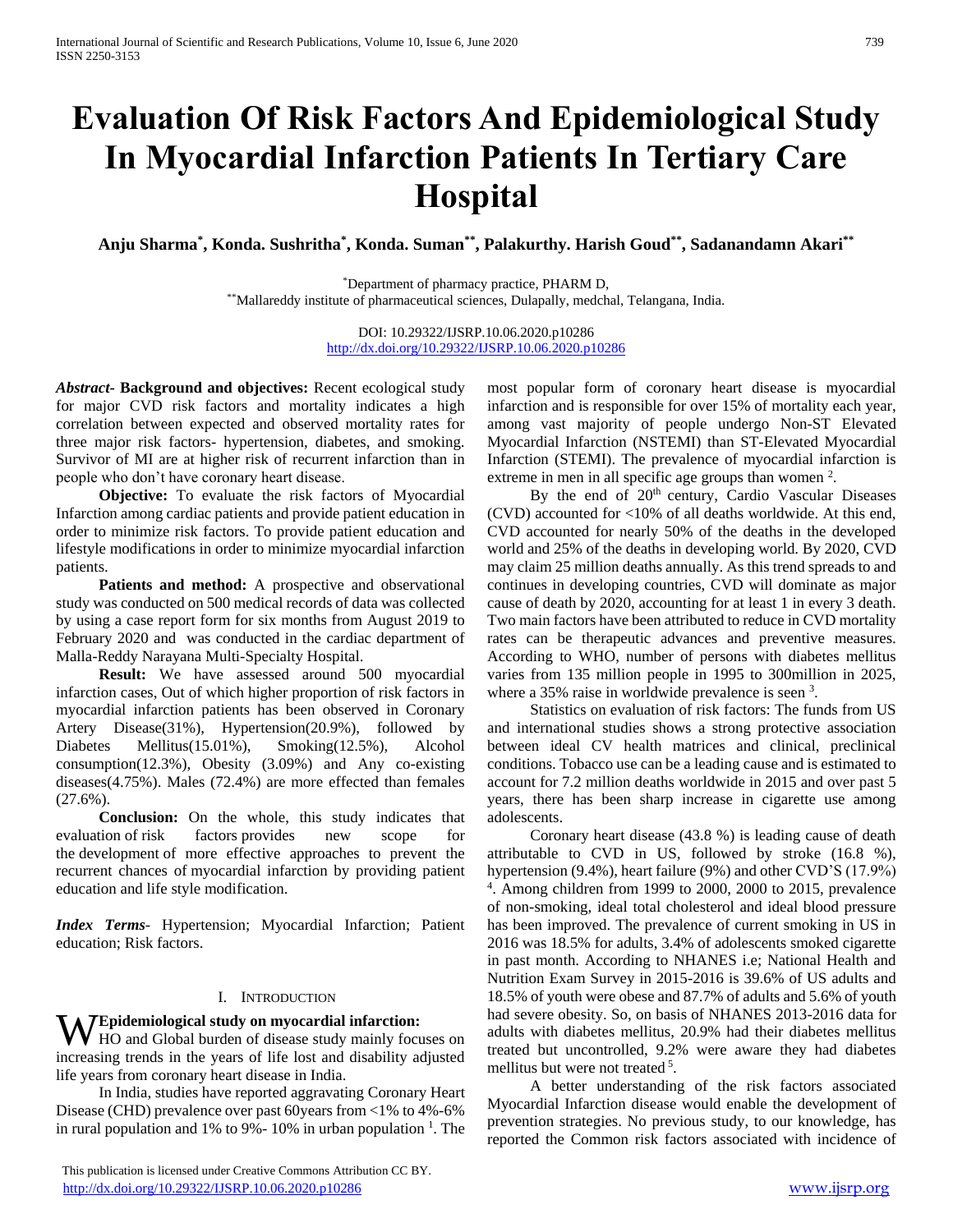myocardial infarction. We therefore sought to identify risk factors for MI, with a particular emphasis on characteristics that are known to be Modifiable.

#### II. MATERIALS AND METHODS:

 The study was conducted in the department of cardiology in Malla Reddy Narayana Multi-specialty Hospital, Hyderabad, India and the patients were enrolled in the health survey from 1st July,  $2019$  to  $31<sup>st</sup>$  January,  $2020$ . A total of 500 patients were involved in the study where 362 men and 138 women older than 30 years has been evaluated for risk factors of myocardial infarction. Patients were excluded from the current study if patient is pediatric, if the patient is pregnant or lactating, if the patient is suffering from drug induced myocardial infarction, if the patient is using recreational drugs (amphetamines, cocaine, LSD). The patients have agreed to participate in the baseline health examination which indicates written informed consent.

#### **Demographic details:**

 Age and sex were self-reported by the patients. Height and Weight was directly measured using a calibrated scale. Blood pressure was measured using a manual sphygmomanometer where the patient was seated in a comfortable position.

#### **ECG reports:**

 Conduction disorders such as lateral wall infarct, anterior wall infarct, inferior wall infarct, posterior wall infarct were manually confirmed for the purposes of the present study.

#### **Laboratory measurements:**

 Blood samples were collected to monitor the levels of serum creatinine, troponin-1, CKMB, CPK, LDH, and plasma glucose using standard laboratory techniques.

#### **Cardiovascular comorbidities:**

 Hypertension is observed when the systolic blood pressure is greater than 140 mm Hg, diastolic blood pressure is greater than 90 mm Hg, or any past history of hypertension with the usage of anti hypertensive medication. In the same way, Diabetes is observed when a fasting glucose level is of at least 200 mg/dL in a single measurement or at least 120 mg/dL in 2 separate measurements or usage of any anti diabetic medication. Myocardial infarction is diagnosed when any two of clinical features are present: a) ischemic chest pain, b)any new abnormal Q waves or ST segment changes c)abnormal elevation in cardiac enzymes.

#### **Habits:**

 Alcohol consumption and cigarette smoking were evaluated by using questionnaires. Patients were classified as occasional smokers, regular smokers, or nonsmokers. Patients were also classified based on their amount of alcohol intake as chronic alcoholic, ex-alcoholic or non alcoholic.

#### III. RESULTS:

 A total of 500 cases were examined for evaluation of risk factors in myocardial infarction patients during the study period, of which 500 cases were enrolled based on Inclusion and Exclusion criteria. There were 138 female patients and 362 male patients enrolled for the study period (**Table1).** Of the enrolled 500 patients, recording the age wise distribution of subjects with class size of 10 years, it was seen that majority of subjects belong to age group of 51-60 years, with mean age value of 50.54 years (**Table 2**). Among different types of MI, the most common types are NSTEMI and STEMI where 366 subjects have STEMI and 134 subjects have NSTEMI (**Table 3**). Of 500 subjects enrolled in this study, the length of hospitalization was evaluated where most of the subjects (375 cases) stay for 1-3 days followed by 125 cases for 4-6 days (**Table 4**). On the whole, this study mainly focuses on evaluation of few easily measured, preventable risk factors like smoking, alcohol, obesity where higher proportion of risk factors in myocardial infarction patients has been observed in Coronary Artery Disease(31%), Hypertension(20.9%), followed by Diabetes Mellitus(15.01%), Smoking(12.5%), Alcohol consumption(12.3%), Obesity (3.09%) and Any co-existing diseases(4.75%) (**Table 5**).

 The data is analyzed using SPSS version 20. Study protocol was prepared and submitted to Human Ethical Committee of Malla Reddy Narayana Multi-specialty Hospital and it has been approved by the Ethics Committee.

#### IV. DISCUSSION:

 In this present scenario, there has been no proper evidence which demonstrate the proportion of risk factors among myocardial infarction patients where the reoccurrence chances are higher. Several recent studies on this strategy were retrospective or case-control analysis.

 A population based cohort study was conducted by TuomasKerola, on risk factors associated with MI who concludes that the average age of 6146 subjects was 49.2years of which 2697  $(43.9%)$  were men and 3449 (56.1%) were women<sup>6</sup>, where our study was carried out on evaluation of risk factors among myocardial infarction inpatients in department of coronary care unit(CCU) in territory care hospital.

 There is a need of providing a proper patient education regarding disease and its associated risk factors in order to minimize the recurrent chances of MI. Hence the results also highlight several areas that need improvements. Overall, scope for minimizing risk factor has to be existed. When the patients case sheets were screened thoroughly, it was seen that majority of subjects belong to age group of 51-60 years, with mean age value of 50.54 years of which 138(27.6%) were female patients and 362(72.4%) were male patients.

 Joshua Chadwick Jay raj et.al, study concludes that the most popular form of coronary heart disease is myocardial infarction and is responsible for over 15% of mortality each year, among vast majority of people undergo Non-ST Elevated Myocardial Infarction (NSTEMI) than ST-Elevated Myocardial Infarction (STEMI)<sup>2</sup> where as in our study, we found that most of the cardiac patients were more likely affected with STEMI of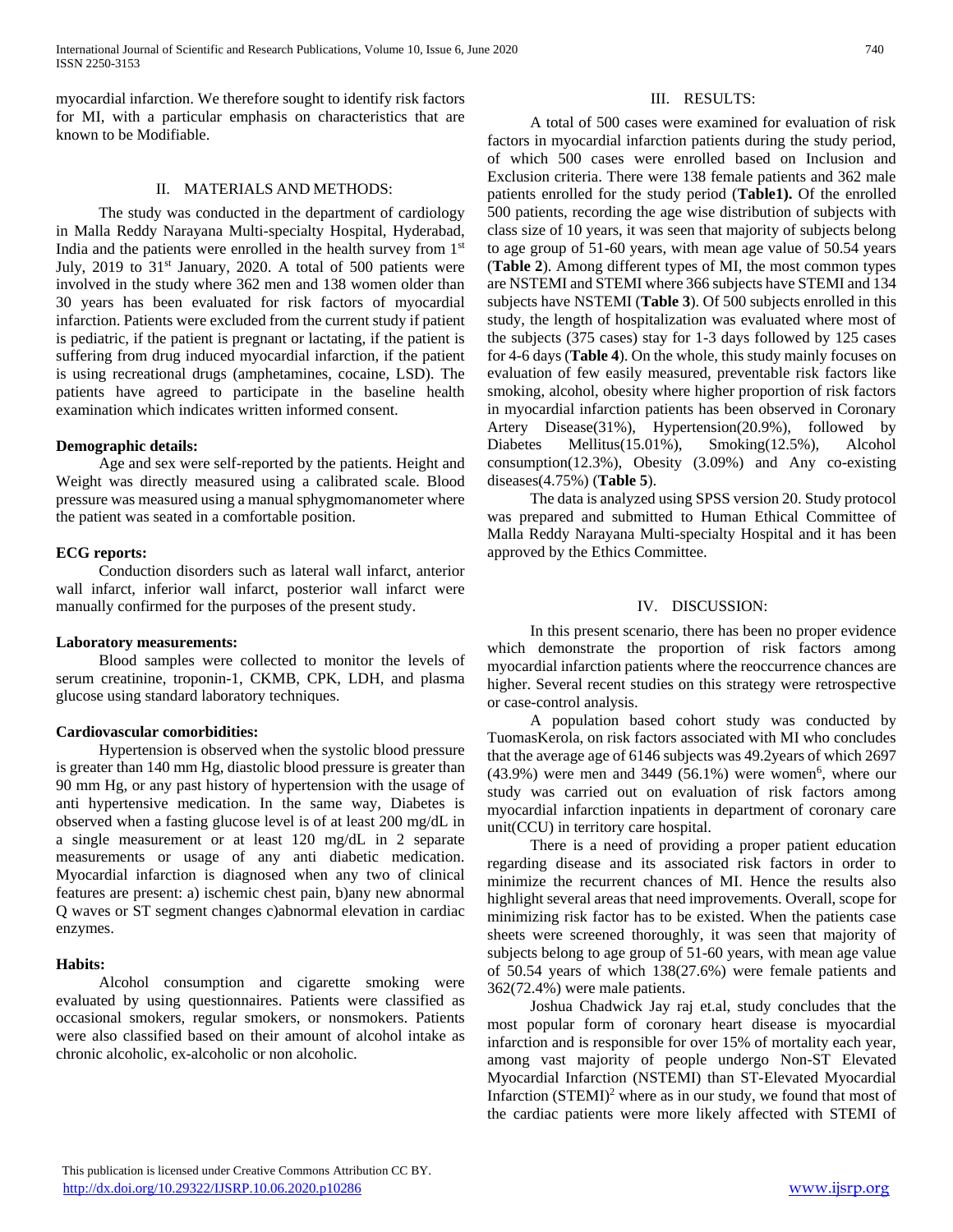around 366 subjects (73.2%) when compared to NSTEMI i.e; 134 subjects (26.8%) .

 Out of 500 subjects included in the study, 166(12.5%) subjects had a social habit of smoking where few are chronic smokers and few are ex-smokers and this report was comparable to Emily Banks et.al study, but higher compared to report from Australia during 2006 to 2009. However, Current tobacco smokers have at least double the chances of developing MI. Risks of MI increases with increase in number of cigarettes smoked per day and were greatly diminished among those quitting smoking<sup>7</sup>. MI is a serious result of Coronary Artery Disease (CAD) which is seen in higher proportion of 31%. Out of 500 subjects, 415 were exposed to this risk factor and the recurrent chances are higher.

 The current prospective observational study was carried to evaluate the risk factors of MI patients who are admitted in Coronary Care Unit (CCU) of tertiary care settings. Among different types of modifiable and non-modifiable risk factors, we have analyzed only specific risk factors which are the major causes

for MI such as Hypertension, Diabetes Mellitus, Smoking, Alcohol, any co-existing CVDs, Obesity, and other comorbid conditions. Smoking and Alcohol are preventable risk factors for this disease. Overweight and obese may affect health, and it is necessary to control one's BMI.

 Literature was evaluated only on specific individual risk factors, but very small amount in-detail conclusions of such studies were reported by other investigators. In the following study site, it was seen that the highest number of subjects were enrolled for the study belongs to cardiac department. Considering various risk factors, the highest proportion of Coronary Artery Disease was observed followed by hypertension and diabetes.

 Providing patient education can also help in minimizing the risk factors, thereby reducing the incidence of myocardial infarction. Based on this study, in the following study period it can be concluded that improving the life style of individual can reduce the recurrent chances of myocardial infarction.

#### **Tables and Figures:**

### *Table I:* **Gender-wise distribution of patients**

| <b>Gender</b> | <b>Number of cases</b> | Percentage |
|---------------|------------------------|------------|
| Female        | 138                    | 27.6%      |
|               |                        |            |
| Male          | 362                    | 72.4%      |
| Total         | 500                    | 100%       |



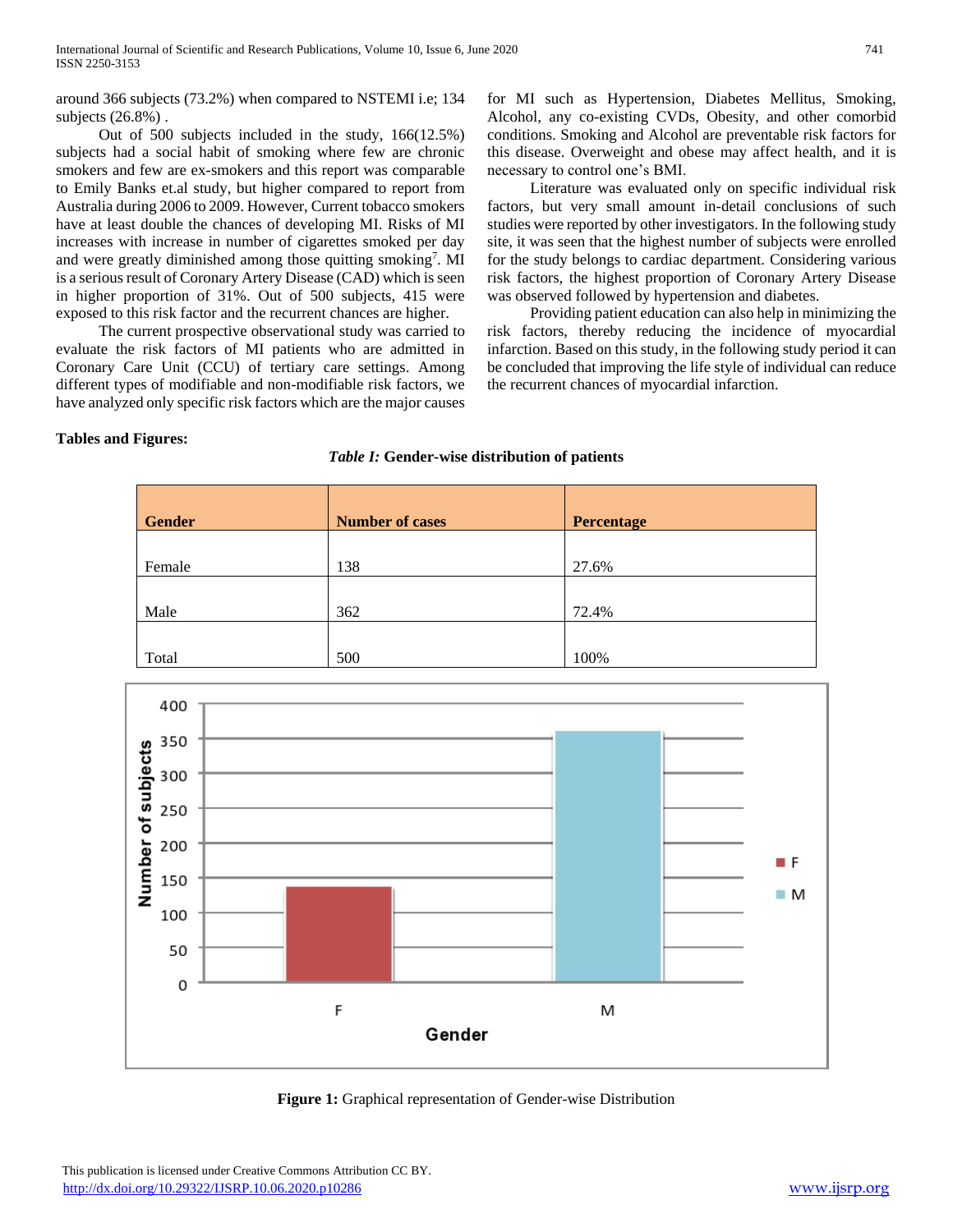|  |  | <b>Table II:</b> Age–wise distribution of subjects |  |
|--|--|----------------------------------------------------|--|
|--|--|----------------------------------------------------|--|

| AGE       | No of Cases | Percentage |
|-----------|-------------|------------|
| 21-30     | 3           | 0.6%       |
| $31-40$   | 51          | 10.2%      |
| $41 - 50$ | 129         | 25.8%      |
| 51-60     | 151         | 30.2%      |
| 61-70     | 120         | 24%        |
| 71-80     | 41          | 8.2%       |
| 81-90     | 5           | 1%         |
| Total     | 500         | 100%       |



**Figure 2:** Graphical representation of age- wise distribution.

# **Table III:** Type of myocardial infarction

| Type of MI    | No Of cases | Percentage |
|---------------|-------------|------------|
| <b>NSTEMI</b> | 134         | 26.8       |
| <b>STEMI</b>  | 366         | 73.2       |
| Total         | 500         | 100        |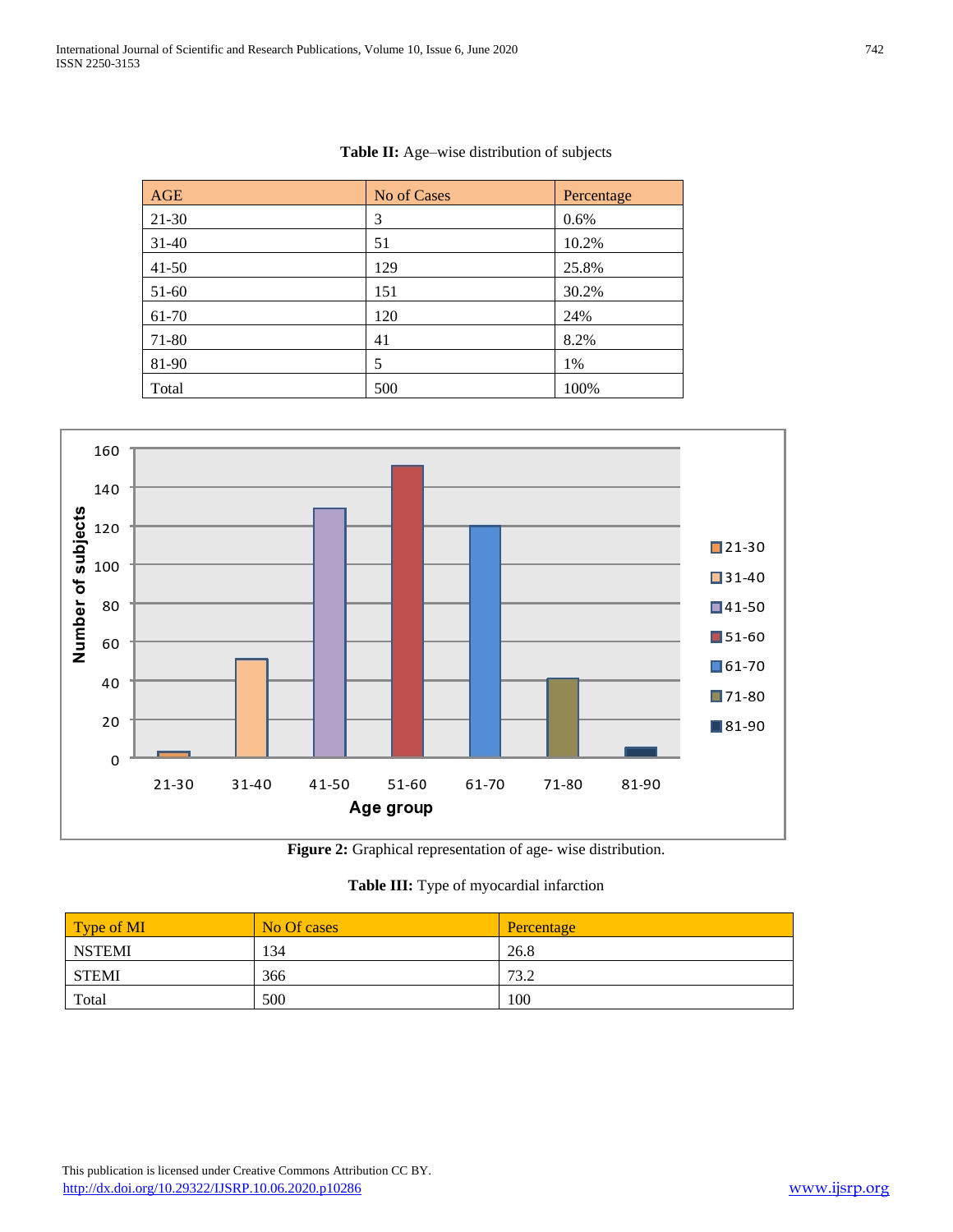

**Figure 3:** Pictorial representation of type of myocardial infarction among enrolled patients

| length of stay | number of cases | Percentage     |
|----------------|-----------------|----------------|
| 1-3days        | 275             | 60             |
| 4-6days        | 125             | 25             |
| 7-9days        | 65              | 8              |
| $10-12$ days   | 25              | 5              |
| 13-15 days     | 10              | $\overline{2}$ |

**Table IV:** length of stay among enrolled subjects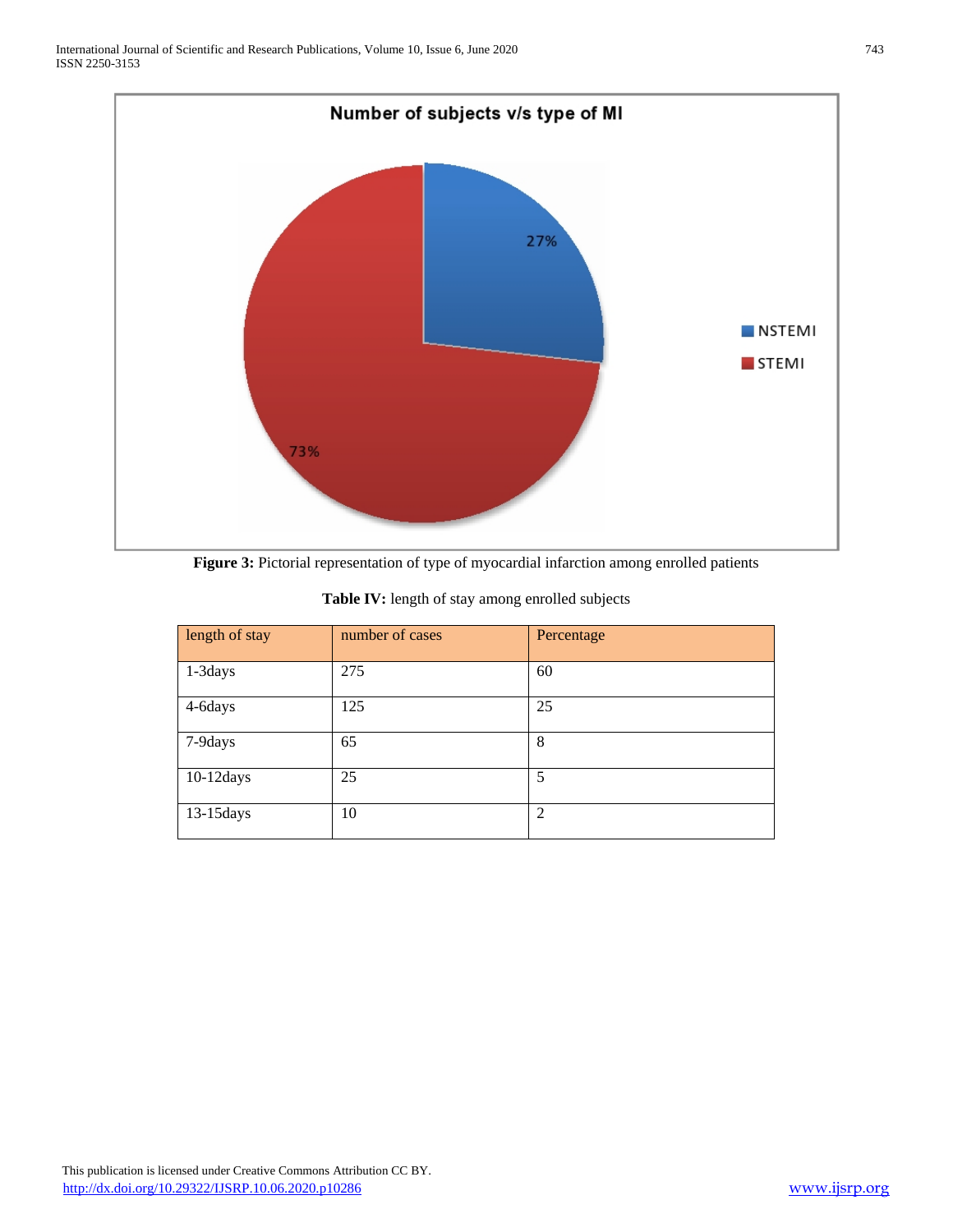

**Figure 4:** Graphical representation of length of stay among enrolled patients

| <b>RISK FACTOR</b> | <b>APPERED IN NUMBER OF CASES</b> | Percentage  |
|--------------------|-----------------------------------|-------------|
| CAD                | 415                               | 31.32075472 |
| <b>OTHER</b>       | 63                                | 4.754716981 |
| <b>SMOKING</b>     | 166                               | 12.52830189 |
| <b>ALCOHOLIC</b>   | 164                               | 12.37735849 |
| <b>HTN</b>         | 277                               | 20.90566038 |
| DM                 | 199                               | 15.01886792 |
| Obesity            | 41                                | 3.094339623 |
| Total              | 1325                              | 100         |

**Table V:** Risk factors v/s number of subjects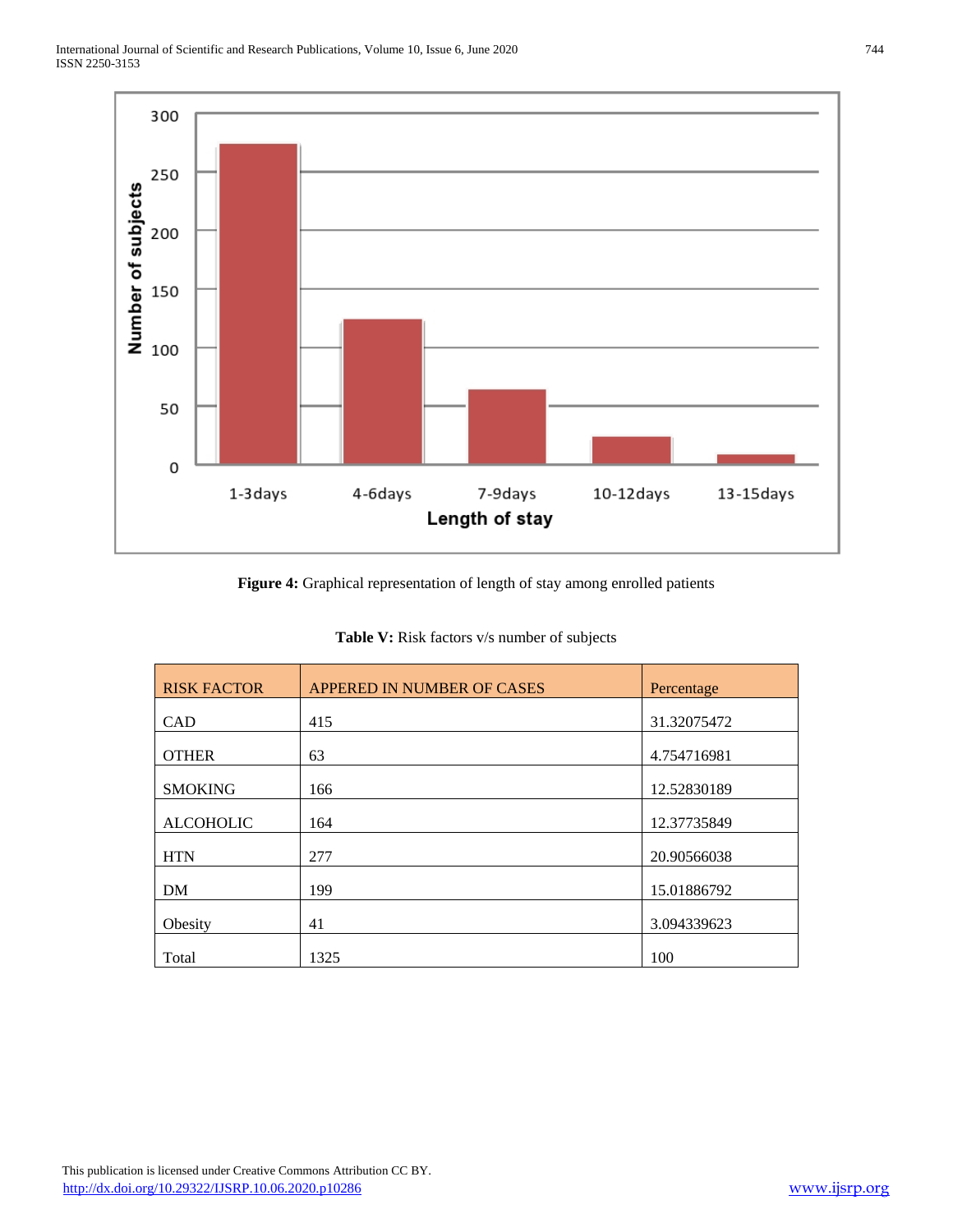

**Figure 5:** Pictorial representation of different risk factors that cause myocardial infarction

**Abbreviations used :** Coronary Care Unit (CCU) ; statistical package for social science (SPSS) ; Non-ST Elevated Myocardial Infarction (NSTEMI) ; ST-Elevated Myocardial Infarction(STEMI) ; Cardio Vascular Diseases (CVD) ; myocardial infarction ( MI ) ; Body mass index (BMI) .

## V. CONCLUSION:

 Among different types of modifiable and non-modifiable risk factors, we have analyzed only specific

risk factors which are the major causes for MI such as Hypertension, Diabetes Mellitus, Smoking, Alcohol, any coexisting CVDs, Obesity, and other comorbid conditions. Smoking and Alcohol are preventable risk factors for this disease. Overweight and obese may affect health, and it is necessary to control one's BMI.

Literature was evaluated only on specific individual risk factors, but very small amount in-detail conclusions of such studies were reported by other investigators. In the following study site, it was seen that the highest number of subjects were enrolled for the study belongs to cardiac department. Considering various risk factors, the highest proportion of Coronary Artery Disease was observed followed by hypertension and diabetes. Providing patient education can also help in minimizing the risk factors, thereby reducing the incidence of myocardial infarction. Based on this study, in the following study period it can be concluded that improving the life style of individual can reduce the recurrent chances of myocardial infarction.

*Review articles:*

1) TuomasKerola et.al., conducted a population based cohort study of "RISK FACTORS ASSOCIATED WITH ATRIOVENTRICULAR BLOCK" was carried out in the MiniFinland Health Survey,during the period

 This publication is licensed under Creative Commons Attribution CC BY. <http://dx.doi.org/10.29322/IJSRP.10.06.2020.p10286> [www.ijsrp.org](http://ijsrp.org/)

between January 1, 1978, to December 31, 1980 where a total of 7217 older than 30 years of age participated in health examinations. The average age of 6146 subjects was 49.2years of which ; 2697 (43.9%) were men and 3449 (56.1%) were women. The characteristics associated with AV block are Older age ( $P < .001$ ), hypertension ( $P = .002$ ), and higher levels of cholesterol  $(P < .001)$ , triglycerides  $(P < .001)$ , and fasting glucose  $(P < .001)$  were each associated with a higher risk of AV block. On the whole, this study concludes that the modifiable risk factors like an elevated systolic blood pressure and a higher fasting glucose level were independently associated with AV block<sup>6</sup>.

2) Emily Banks et.al, conducted a prospective study of "TOBACCO SMOKING AND RISK OF 36 CARDIOVASCULAR DISEASE SUBTYPES: FATAL AND NON-FATAL OUTCOMES" in a large prospective Australian study which was carried out from 2006 to 2009 where 267,153 men and women aged 45 were involved in the study. In general,  $94.9\%$  (n = 74,141) among all current and past smokers reported smoking cigarettes only,  $1.8\%$  (n = 1379) have been smoking cigarettes and cigars or pipes and  $1.8\%$  (n = 1407) were smoking only cigars or pipes. The attributable fraction was found much higher at younger in comparision to older ages, being 38.2% in men aged 45–54 decreasing to 9.3% in women aged  $\geq$  75 years ; it